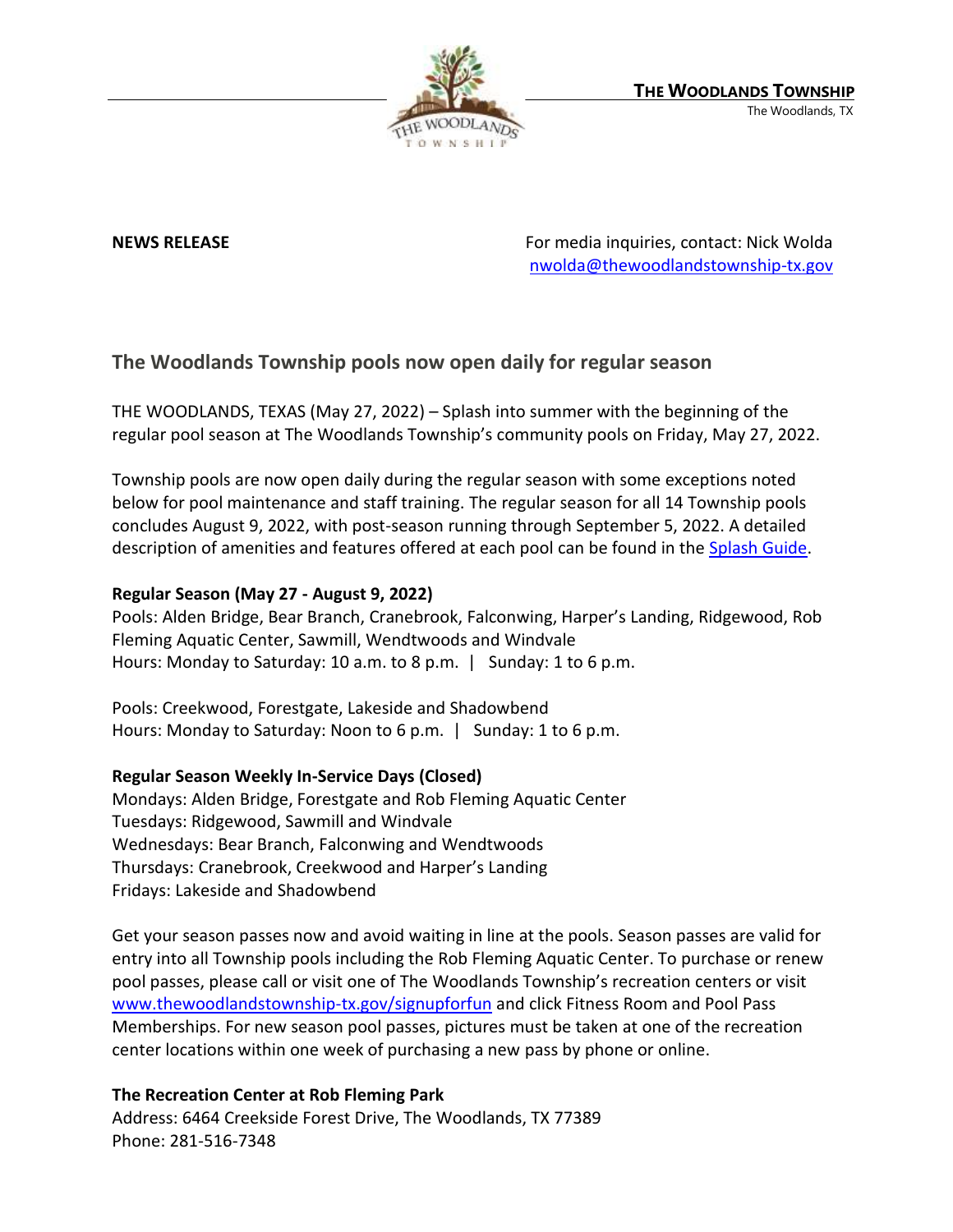

# **The Recreation Center at Bear Branch Park**

Address: 5310 Research Forest Drive, The Woodlands, TX, 77381 Phone: 281-210-3950

# **Resident Pool Passes**

- 0-2 years old: \$8
- $\bullet$  3-64 years old: \$45
- 65 years and up: \$20
- Additional Family Member Pass (In addition of purchase of four full price passes; immediate family only): \$20

# **Non-Resident Pool Passes**

- 0-2 years old: \$30
- 3 years and older: \$150

Daily fees and punch cards are available during pool season. More information can be found on the Township website at [www.thewoodlandstownship-tx.gov/pools](http://www.thewoodlandstownship-tx.gov/pools) under Pool Fees and Schedule.

For more information about pool passes, please call The Recreation Center at Rob Fleming Park at 281-516-7348 or The Recreation Center at Bear Branch Park at 281-210-3950, or email [recreation@thewoodlandstownship-tx.gov.](mailto:recreation@thewoodlandstownship-tx.gov)

For more information about The Woodlands Township, please call 281-210-3800 or visit [www.thewoodlandstownship-tx.gov.](http://www.thewoodlandstownship-tx.gov/)